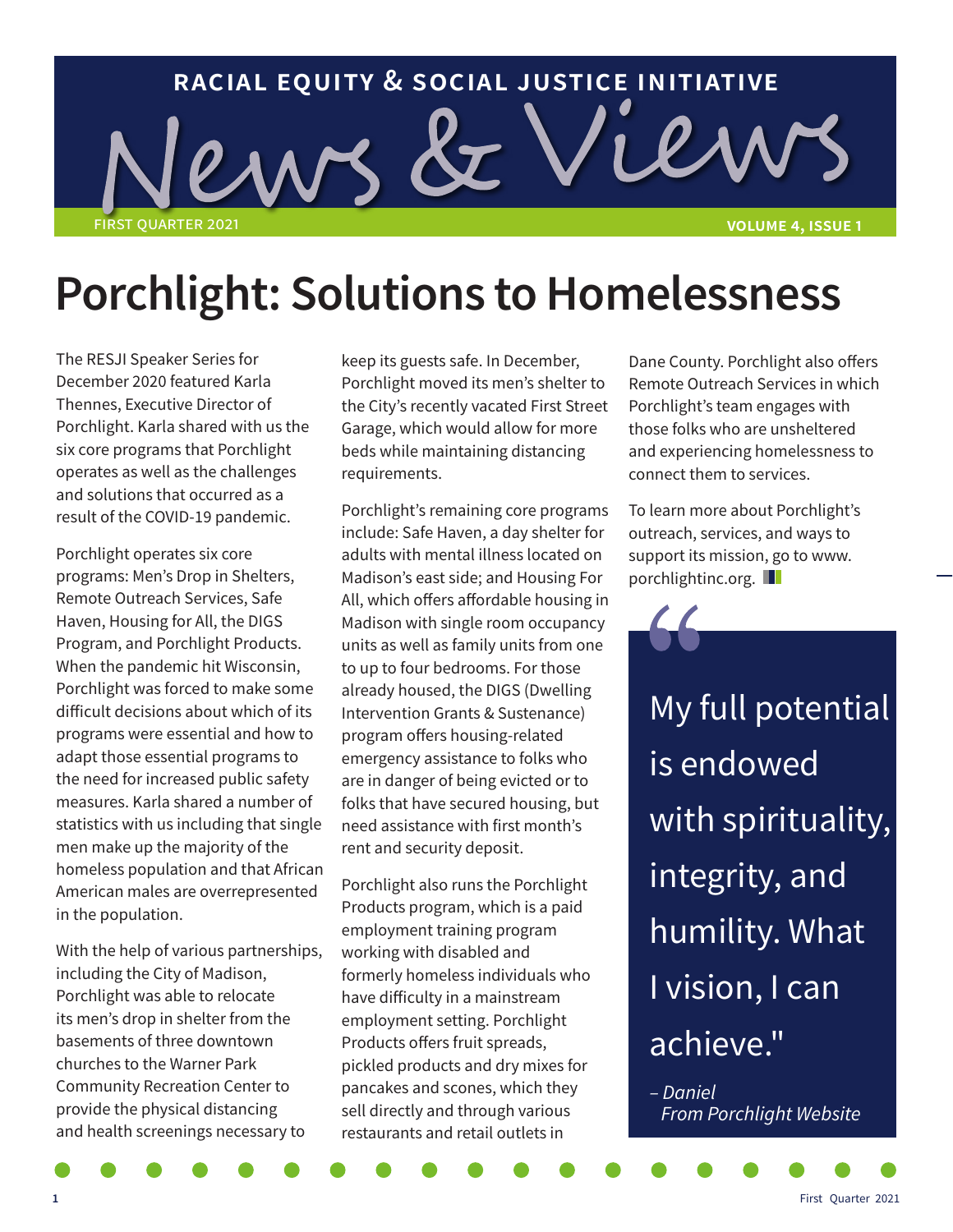

# **29 Black History Facts You May Not Know**

1. **Black History Month** began as Negro History Week.

2. **Stevie Wonder** helped make Dr. Martin Luther King's birthday a national holiday with the assistance of special lyrics from his "Happy Birthday" song.

3. The dance form of **stepping**  originated in Africa. The African gumboot dance is credited as being stepping's biggest influence.

4. In 2008, **Usain Bolt** became the first man to win three world records at a single Olympics event.

5. The **Black Panther** character first appeared in comics in 1966.

6. A full-time nurse named **Marie Van Brittan Brown** invented the first home security system.

7. Countries like the United Kingdom and the Netherlands celebrate **Black History Month** in October.

8. One of the most prominent doctors of his time, **Dr. Charles Drew** created the first major blood banks, **blood plasma** programs and bloodmobiles.

9. The **Black Panthers** launched programs such as free dental care, free breakfast, and drama classes in underserved black communities.

10. **Lisa Gelobter** invented the Gif. Thank her for making your tweets so funny!

# **Meet Kristy Kumar** *Manager, Equity and Social Justice Division*

*Donna Collingwood, Civil Rights*

Kristy Kumar, Equity and Social Justice Division Manager, thanks her late paternal grandmother, Kamalam, for her passion for social justice. "My

grandmother didn't have access to formal education or finances, but she was a lifelong teacher and giver and will always be a possibility model of abundance for me," said Kristy.

She is also inspired by bell hooks and her story about "composting anger for your garden." Kristy came to understand that anger is a valid emotion in response to any form of harm, violence, and oppression. "Holding space for both anger and compassion is actually necessary in the work of creating transformative change."



The City's focus and commitment to establish racial equity and social justice as core principles in all its decisions, policies, and functions attracted Kristy to her current position with the City. "I felt drawn to this position because of its focus on both the policies and systems within city government and care for neighborhoods and communities," she said.

Kristy is looking forward to living in Madison and has family in the Midwest. She is excited to learn about social justice organizing in Madison and ways she can contribute to and honor that legacy.

While serving as the Assistant Director at The Brown Center for Students of Color at Brown University, she developed Nurturing Alignment. The program is for social justice skill building in an environment where people aren't as afraid of saying the wrong thing, while still engaging in accountability. "Unlearning systems of oppression takes work and practice," Kristy said. Nurturing Alignment was about building a culture of practicing things like apologizing, naming impact, recognizing biases, implementing boundaries, self-reflection, and coalition building.

Kristy loves to cook and rarely makes the same meal twice. "The nutmeg in my pantry is harvested by my grandfather who lives in Kerala, India and is still growing, hand picking, sun-drying, and selling nutmeg in his youthful age of 94!" she said.

For Kristy, food is a daily practice in gratitude: gratitude for sustenance, the land, ancestral and diasporic knowledge, food systems, farmers, unseen labor, and more. She cooks as seasonally as possible with warm aromatic spices like cardamom, cinnamon, star anise, and, she always finds a way to put her grandfather's nutmeg in her dishes.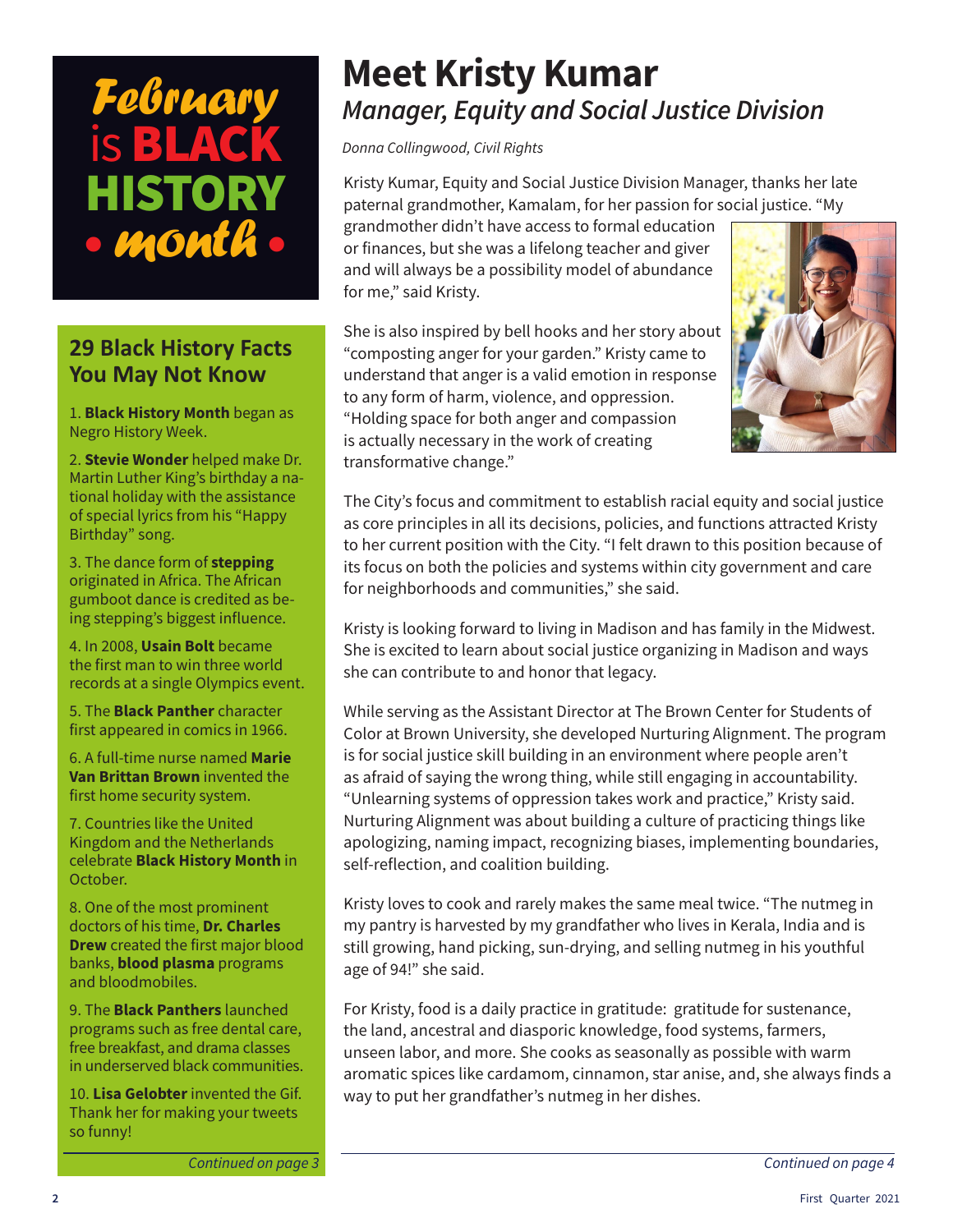#### *Continued from page 2*

sylvania became the first degree-granting institution of higher education for African Americans. It paved the way for Historically Black Colleges and Universities.

12. **Cathay Williams** became the first and only female **Buffalo soldier** in 1866. She would pose as a male for two years until a doctor discovered that she was a woman, which led to her immediate discharge.

13. The year 2019 marks **400 years**  since the first documented Africans arrived in the United States via Point Comfort, VA.

14. **John Mercer Langston** became the first African American lawyer in the United States when he passed the bar in 1854. He's also the great-uncle of famed Harlem Renaissance poet **Langston Hughes**.

15. **Hiram Rhodes Revels** became the first African American person elected to the **U.S. Senate**, serving from February 1870 to March 1871.

16. **Elijah McCoy** is regarded as one of the most prominent black **inventors** ever. He's credited for inventing over 50 devices.

17. Mathematician and scientist **Benjamin Banneker** is credited for designing the layout of Washington, D.C.

18. Politician and educator **Shirley Chisholm** survived three assassination attempts during her campaign for the Democratic nomination for the United States presidency in 1972.

19. The largest women's organization is the **National Council of Negro Women,** which was founded by educator and political leader **Mary McLeod Bethune**.

20. **Xavier University,** a historically black college in Louisiana, has one of the highest success rates in the country for getting their graduates into medical school.

21. **Thomas L. Jennings** (1791-1859) was the first African American person to receive a patent in the U.S.

# **Tariq Saqqaf** 11. **Lincoln University** in Penn-<br>sylvania became the first de-<br>**Welcome to the Department of Civil Rights**

S. Tariq Saqqaf joins the Department of Civil Rights after running the City's Neighborhood Resource Teams (NRTs) out of the Mayor's Office for the previous eight years. He is now in a new role in the nascent Equity and Social Justice Division that pairs his previous responsibilities with NRTs along with coordinating the City's Racial Equity and Social Justice Initiative (RESJI).



"...

Tariq sees a number of opportunities in the new role and is excited about the change. "While there will be some natural growing pains, I'm really looking forward to syncing things up. The City is fortunate to have so many truly dedicated staff working throughout all levels of the organization but there are so many different efforts and it can become overwhelming. Being able to work more directly in RESJI while maintaining a focus on NRTs will allow me to help people better connect the dots so we can all, ultimately, advance racial equity and inclusion more effectively," he said.

Racial equity and inclusion have been core values for Tariq throughout his life and he works to infuse them in every setting he walks in... from his work expanding opportunities for youth, advocating around mental health reform, or organizing to build skateparks. Tariq grew up in and has lived in Madison for most of his life, though he lived in Saudi Arabia for a few years and was born in Trinidad and Tobago. That connection to Madison is important to Tariq within the context of his approach to racial equity, especially given the way bias and discrimination show up within liberal and progressive circles.

22. **Allensworth** is the only California community to be founded, financed and governed by African Americans. Created by Allen Allensworth in 1908, the town was built with the intention of establishing a self-sufficient, all-black city where African Americans could live their lives free of racial discrimination.

23. **Halle Berry** was the first African American to win an **Academy award** for Best Actress for her role in *Monster's Ball.*

24. In 2018, **Kobe Bryant** became the first athlete and the first black person to win an **Oscar** for Best Animated Short for his film, Dear Basketball. He was a credited writer for the project.

25. **Aretha Franklin** was not only the first African American woman inducted into the **Rock & Roll Hall of Fame**, but the first woman, period.

26. **Hattie McDaniel**, the first African American to win an **Oscar,** was not allowed to attend the national premiere of Gone With The Wind, the film featuring her award-winning performance, because she was black.

27. **Nat King Cole** was the first African American to reach #1 on the Billboard charts and the first African American to host his own television show.

28. In 1921, an entire city in Oklahoma was burned to the ground due to a racial disturbance and retaliation. This was the **Tulsa Race Riot.**

29. **Quincy Jones** is the most **Grammy-nominated** artist in the history of the awards show with 79 nominations and 27 wins.

www.revolt.tv/2019/2/1/20825543/29 black-history-facts